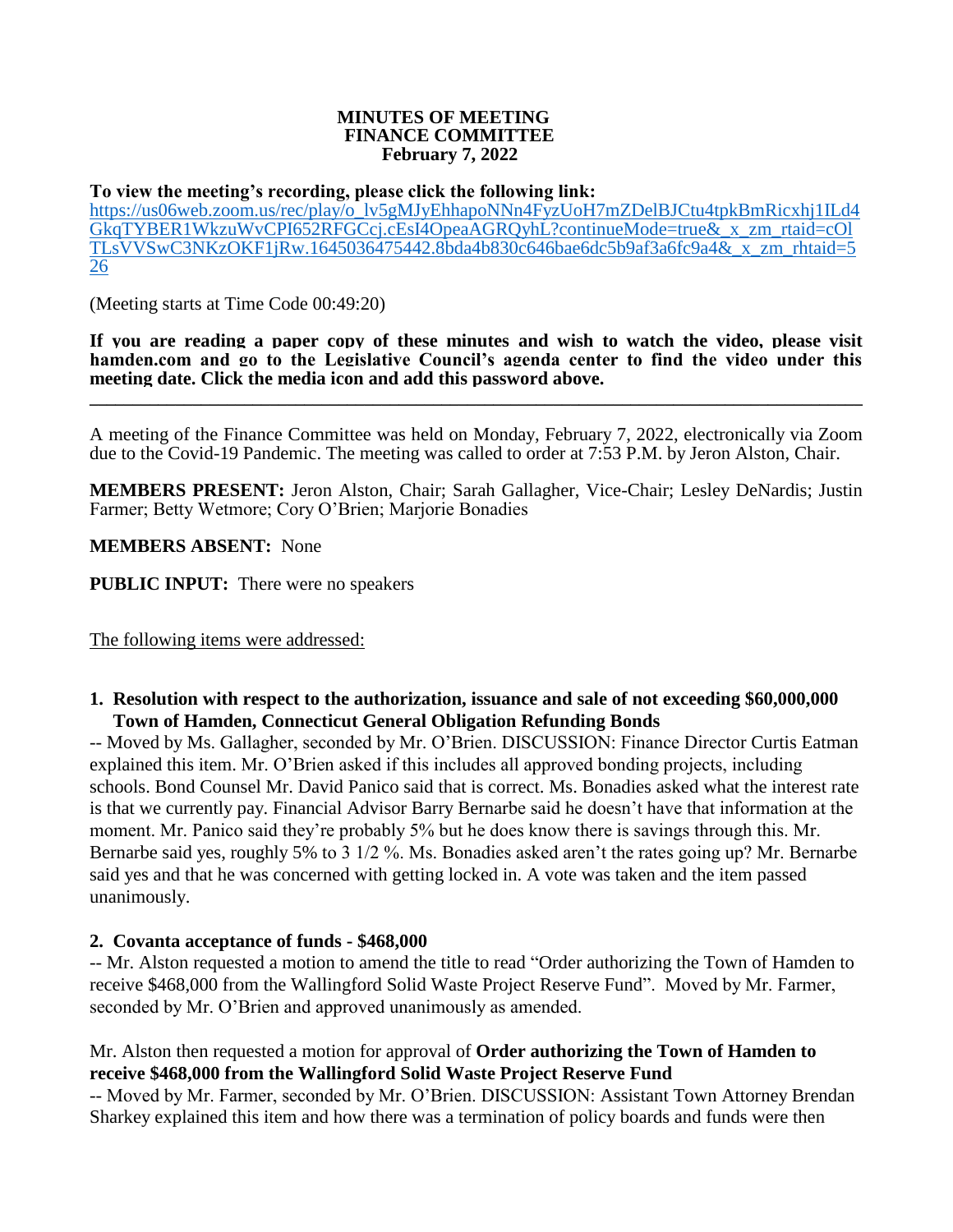distributed to the 5 participating Towns. Mr. Alston asked for clarification on the amount saying he saw a different number of \$461,000. Mr. Eatman said it includes interest. A vote was taken and the item passed unanimously.

# **3. Order adopting Fund Balance Policy**

-- Moved by Mr. Farmer, seconded by Ms. Gallagher. DISCUSSION: Mr. Eatman explained this item and read the Order. Ms. Bonadies asked if withdrawals require votes from the Council. Mr. Eatman said this does not supersede the \$100,000 of the Charter and that they have to follow the Charter. Mr. Panico agreed that they have to follow the Charter. He said he could add language but it's a given. Mr. O'Brien clarified that the Mayor is capped at \$100,000 and both Mr. Eatman and Mr. Panico said yes. Mr. O'Brien asked if this allows it to be used to pay for projects already borrowed for saying he's concerned with an open ended approval policy and the way it's written. He asked why not require a vote anytime below 7%. Mr. Bernarbe said they're trying to separate the powers so that no one or two people have all the power. Mr. O'Brien asked if they could make it more broad or would that be too restrictive? Mr. Panico said yes, but what about during the calendar year (he gave a couple examples of emergencies) things that would trigger the 2/3 majority. He said he can write it like that if that's what they want but the policy can always be overridden. Mr. O'Brien said he'd like it to be more strict but that this is a great start.

Ms. DeNardis concurs with what Mr. O'Brien says and said it's a great idea to have this policy but that this policy will only work if they're serious about it. She said she too would like to see greater specificity in the policy. Ms. Gallagher said she agrees with this policy and applauds it but she too would like better specificity in referencing the charter, operating costs, and clarification on the 2/3<sup>rd</sup>'s.

Mr. Alston said in section 3 paragraph 1 one time capital projects clarifies this isn't double dipping and asked about adding that clarity. "One time capital projects for un-bonded capital projects." Mr. Panico said yes, they can do that. He also suggested getting rid of "one time." Mr. Eatman asked if this could be amended on the floor due to timing. Mr. Alston then said to strike "1 time" and include "unfunded or un-bonded capital projects." He said in paragraph 2 he's comfy with  $2/3^{rd}$ 's. Ms. Gallagher said in section 3 paragraph 1 add "unforeseen operating costs" (property tax levy) or un-bonded capital projects. In paragraph 5 she asked to add specificity to reference 5.5 of the Charter.

Mr. O'Brien said he's happy with the changes and is in favor. He then moved a motion to approve the revisions. The motion was seconded by Ms. Gallagher and approved with 3 abstentions (Bonadies) (DeNardis) (Wetmore)

Mr. Alston then requested a motion to vote on the item as revised. Moved by Mr. O'Brien, seconded by Mr. Farmer and approved with 3 abstentions (Bonadies) (DeNardis) (Wetmore)

## **4. Order authorizing acceptance and expenditure of Coronavirus Local Fiscal Recovery Funds (Also known as American Rescue Plan Act Funds) - \$24,140,337.11**

-- Moved by Ms. Gallagher, seconded by Mr. O'Brien. DICSUSSION: Ms. DeNardis asked if there was a plan for a budget process to allocate the funds. Mr. Grace said they are prepared to make that presentation now. Town Attorney Sue Gruen reminded them of the updated version which adds on to the revenues and expenditures.